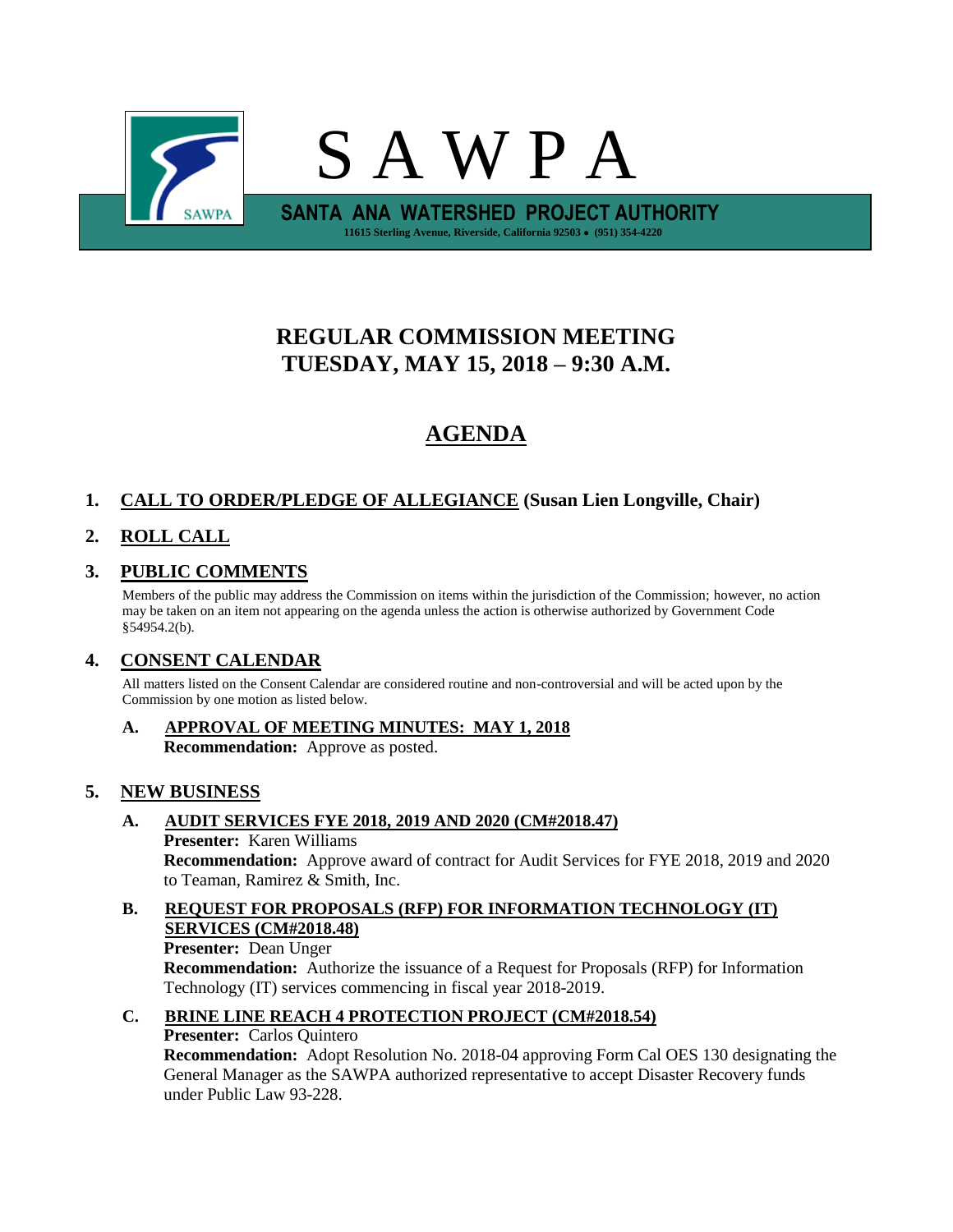### **D. INLAND EMPIRE BRINE LINE RATE RESOLUTION (CM#2018.53)**

**Presenter:** Carlos Quintero **Recommendation:** Adopt Resolution No. 2018-05 establishing the new Inland Empire Brine Line rates to be effective July 1, 2018 (Fiscal Year 2019).

**E. SANTA ANA SUCKER HABITAT PROTECTION AND BENEFICIAL USE ENHANCEMENT PROJECT -- NOTICE INVITING BIDS (CM#2018.50) Presenter:** Ian Achimore

**Recommendation:** Authorize the General Manager to issue a Notice Inviting Bids for the Santa Ana Sucker Habitat Protection and Beneficial Use Enhancement Project.

## **F. MEMORANDUM OF UNDERSTANDING (MOU) WITH THE HOUSING AUTHORITY OF THE CITY OF RIVERSIDE (CM#2018.49)**

**Presenter:** Mark Norton

**Recommendation:** Consider approval of a Memorandum of Understanding (MOU) between SAWPA and the Housing Authority of the City of Riverside.

### **6. INFORMATIONAL REPORTS**

**Recommendation:** Receive for information.

- **A. CASH TRANSACTIONS REPORT – MARCH 2018 Presenter:** Karen Williams
- **B. INTER-FUND BORROWING – MARCH 2018 (CM#2018.51) Presenter:** Karen Williams
- **C. PERFORMANCE INDICATORS/FINANCIAL REPORTING – MARCH 2018 (CM#2018.52) Presenter:** Karen Williams
- **D. GENERAL MANAGER REPORT**
- **E. SAWPA GENERAL MANAGERS MEETING NOTES** • May 1, 2018
- **F. STATE LEGISLATIVE REPORT Presenter:** Rich Haller
- **G. CHAIR'S COMMENTS/REPORT**
- **H. COMMISSIONERS' COMMENTS**
- **I. COMMISSIONERS' REQUEST FOR FUTURE AGENDA ITEMS**
- **7. CLOSED SESSION**
	- **A. CONFERENCE WITH LEGAL COUNSEL – EXISTING LITIGATION PURSUANT TO GOVERNMENT CODE SECTION 54956.9(d)(1)** Name of Case: Spiniello Companies v. Charles King Company, Inc., Santa Ana Watershed Project Authority, The Ohio Casualty Insurance Company (Superior Court of Los Angeles BC616589)
- **8. ADJOURNMENT**